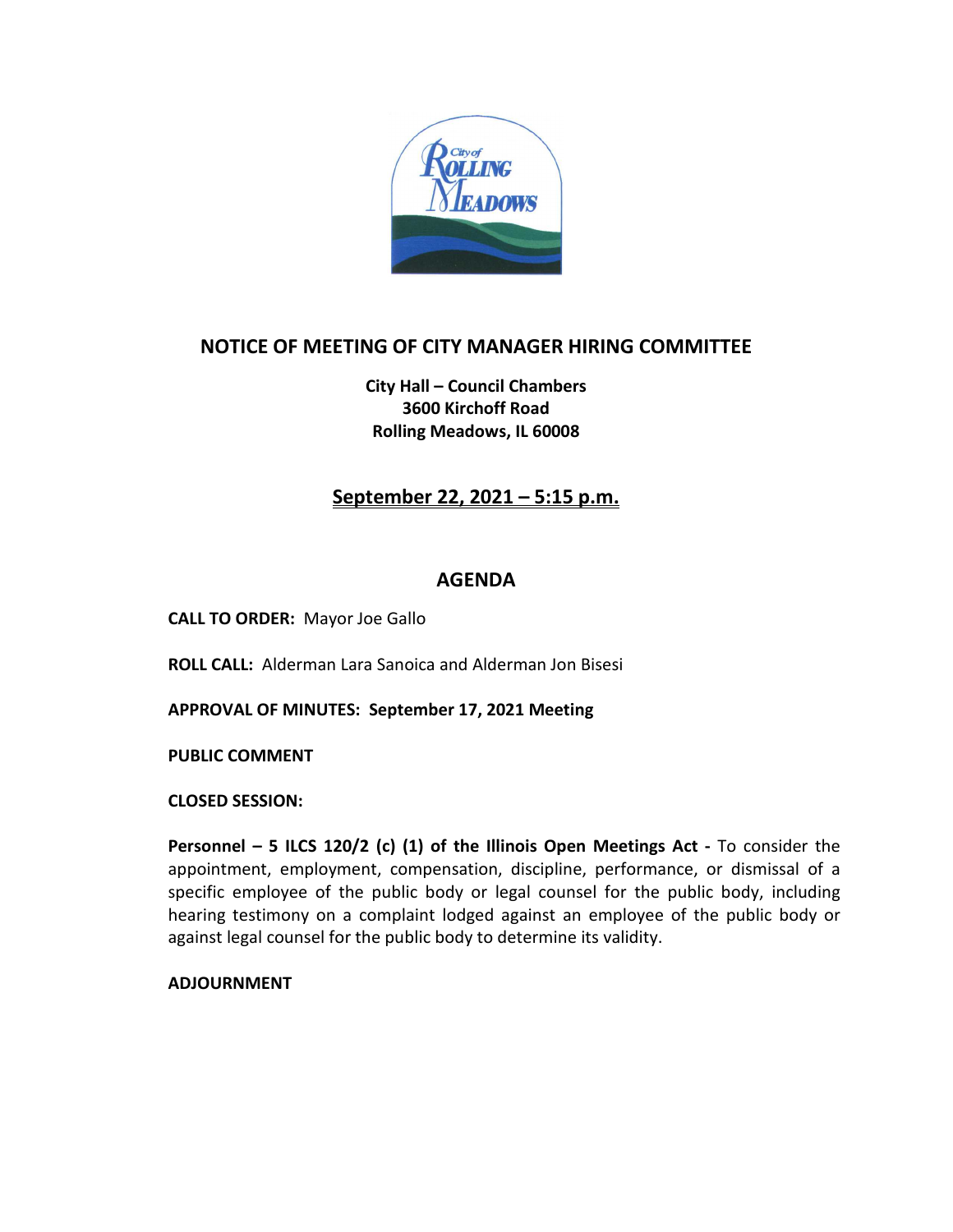# **CITY MANAGER HIRING COMMITTEE MEETING MINUTES September 17, 2021 DRAFT**

#### **Mayor Gallo called the City Manager Hiring Committee meeting to order at 5:18 p.m.**

# **ROLL CALL:**

Present: Alderman Bisesi and Alderman Sanoica Absent: 0

With 2 present and 0 absent, there is a quorum.

**Staff Members Present**: Deputy City Clerk Judy Brose

### **APPROVAL OF MINUTES:**

The first order of business is to approve the minutes from the *September 10, 2021* meeting. Is there a motion to approve these minutes? Alderman Sanoica made the motion and it has been seconded by Alderman Bisesi. Are there any corrections, additions, or deletions to the minutes? Seeing none, the question is shall the minutes be approved, all those in favor say aye; those opposed say nay. The ayes have it and the minutes are approved.

#### **PUBLIC COMMENT:**

The next step is to open the meeting to the public but there are no signatures on the sign-in sheet.

#### **CLOSED SESSION:**

**Personnel – 5 ILCS 120/2 (c) (1) of the Illinois Open Meetings Act -** To consider the appointment, employment, compensation, discipline, performance, or dismissal of a specific employee of the public body or legal counsel for the public body, including hearing testimony on a complaint lodged against an employee of the public body or against legal counsel for the public body to determine its validity**.**

We will now go into closed session and it does require a motion and a roll call vote. Is there a motion to go into Closed Session? Alderman Sanoica has made the motion and it has been seconded by Alderman Bisesi. Is there any discussion? Seeing none, will the Clerk please call the roll?

AYES: Sanoica, Bisesi NAYS: 0 ABSENT: 0

With 2 in favor and 0 opposed. We will now enter into Closed Session. The audience and press are advised that we do not anticipate taking any action upon returning to open session.